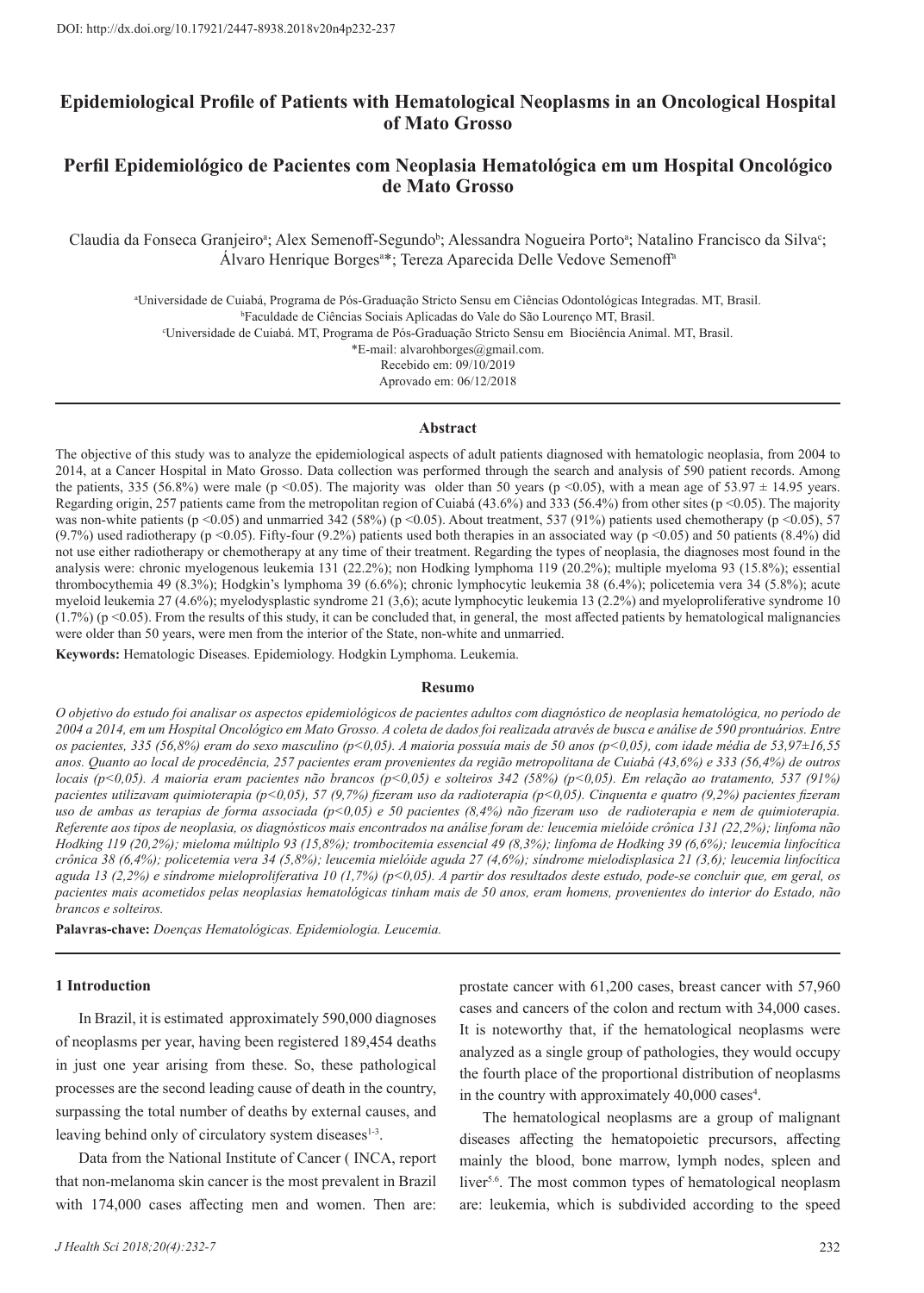of evolution and of cell types involved: acute myeloid leukemia - AML, chronic myeloid leukemia - CML, acute lymphocytic leukemia - Lymphoblastic Leukemia or chronic lymphocytic leukemia - LLC**;** the lymphomas can be grouped into: Hodgkin's lymphomas - LH when there is presence of atypical cell of *Reed*-*Sternberg* and non-Hodgkin lymphoma - NHL when there is the absence of the same; and the multiple myeloma - MM that depending on the immunoglobulins increased in the body, are subdivided into different types<sup>7.8</sup>.

Generally, the hematological neoplasms affect approximately 136,000 individuals per year in the United States of America<sup>2.8</sup>. According to estimates by the National Institute of Cancer (INCA, approximately 23,000 individuals were affected by some type of lymphoma or leukemia in Brazil in 20164 . In addition, some estimates indicate that 7,600 diagnoses of multiple mielomas $9.10$  and 10,000 diagnoses of some type of myeloproliferative or myelodysplastic syndromes<sup>11</sup> in Brazil.

The incidence rates of lymphomas showed a steady increase during the years 1970 and 1980, stabilized in 1990, and started a slight decline until the end of the decade<sup>12</sup>. Currently, the incidence rates of lymphoma, in general, have decreased slightly (0.3% per year) since 2001 in females and males since 2004. For the state of Mato Grosso, it is estimated that 100 non-Hodgkin lymphomas and 20 cases of Hodgkin's lymphomas were diagnosed in 20162.4.

Regarding the leukemia, epidemiological data indicate that in 2012, 352 000 people were affected by this disease, being responsible for 265 000 deaths worldwide. In 2016 10,070 diagnoses were performed throughout Brazil, being that 110 of these diagnoses occurred in the state of Mato Grosso<sup>2.4</sup>.

However, the population affected by this group of illness is little known regarding its epidemiological characteristics. Undoubtedly, these data are fundamental to the public bodies responsible for the health of the population may have clarity of demand of patients, being capable of providing early diagnosis and therefore, a more effective treatment and a more favorable prognosis.

The objective of this study was to analyze the epidemiological aspects of adult patients diagnosed with hematologic neoplasia, from 2004 to 2014, at a Cancer Hospital in Mato Grosso.

### **2 Material and Methods**

After the research project approval by the ethics committee (CAAE: 53895116900005165 and Legal Opinion: 1526355) a technical visit was performed to the Cancer Hospital of Mato Grosso (HCAN), with the aim to verify what data were routinely recorded in the medical records of adult patients and establish the work flowchart. After the analysis of 10 medical records obtained at random in the archive of the institution, it was possible to structure an annotation sheet of the data catalogued.

Then, a single examiner performed the survey of all the patients' medical records treated between 2004 to 2014 and collected the information recorded.

As inclusion criterion, it was stipulated that the records analyzed should be patients aged more than 17 years old and who made treatment and/or monitoring of hematological neoplasias in the Cancer Hospital of Mato Grosso - HCAN, in the period from 2004 to 2014.

In addition, the records should be filled out with the following data: gender, age, place of residence, ethnicity, marital status, type of hematological neoplasm diagnosed, type and duration of treatments used, the evolution of the case.

For the annotation of the diagnosis of neoplasia, the pathologist's record, attached to the patient's medical records, was consulted. For the determination of deaths, deaths certificates of HCAN and also of the information of the data basis of vital records from the Ministry of Health, through the National Mortality Information System – SIM of the Informatics Department of the Single Health System<sup>3</sup>.

The exclusion criteria were: medical records completed incorrectly; Medical records not found.

Data were recorded in the printed sheets and then tabulated in Microsoft Office Excel 2010 and exported to the IBM SPSS - Statistical Package for the Social Sciences, version 20.0.

The chi-square statistical test  $(p<0.05)$  was used for comparison of frequencies of variables of the study. In addition, the dependent variables - hematological neoplasias, were subjected to the test of estimated relative risk  $(p<0.05)$ for the following independent variables: gender (male and female), age (less than 50 years; over 50 years), place of origin (metropolitan region of Cuiabá; other cities), ethnicity (white and non-white), marital status (single; kingdom someone) and evolution of the event (death confirmed; no data on deaths).

### **3 Results and Discussion**

Of the 783 medical records of patients treated at Cancer Hospital of Mato Grosso, between 2004 to 2014, 193 were excluded because they did not meet the inclusion criteria, of which 590 were statistically analyzed.

Among the 335 patients (56.8%) were male and 255  $(43.3\%)$  were female ( $p<0.05$ ). The mean age of the patients was 53.97±16.55 years, being the minimum age of 17 years and maximum of 91 years.

When the ages were stratified into categories, it is perceived that 57 patients (9.7%) were with 29 years or less, 166 (28.1%) were aged between 30-49 years, 254 (43.1%) between 50-69 years and 113 (19.2%) were with 70 years or more, thus there was is statistical difference among all the groups ( $p<0.05$ ).

Regarding to the place of origin of the patients, it is perceived that 257 patients came from the metropolitan region of Cuiabá (43.6%) and 333 (56.4%) of other sites ( $p$ <0.05).

In the classification regarding ethnicity, the majority was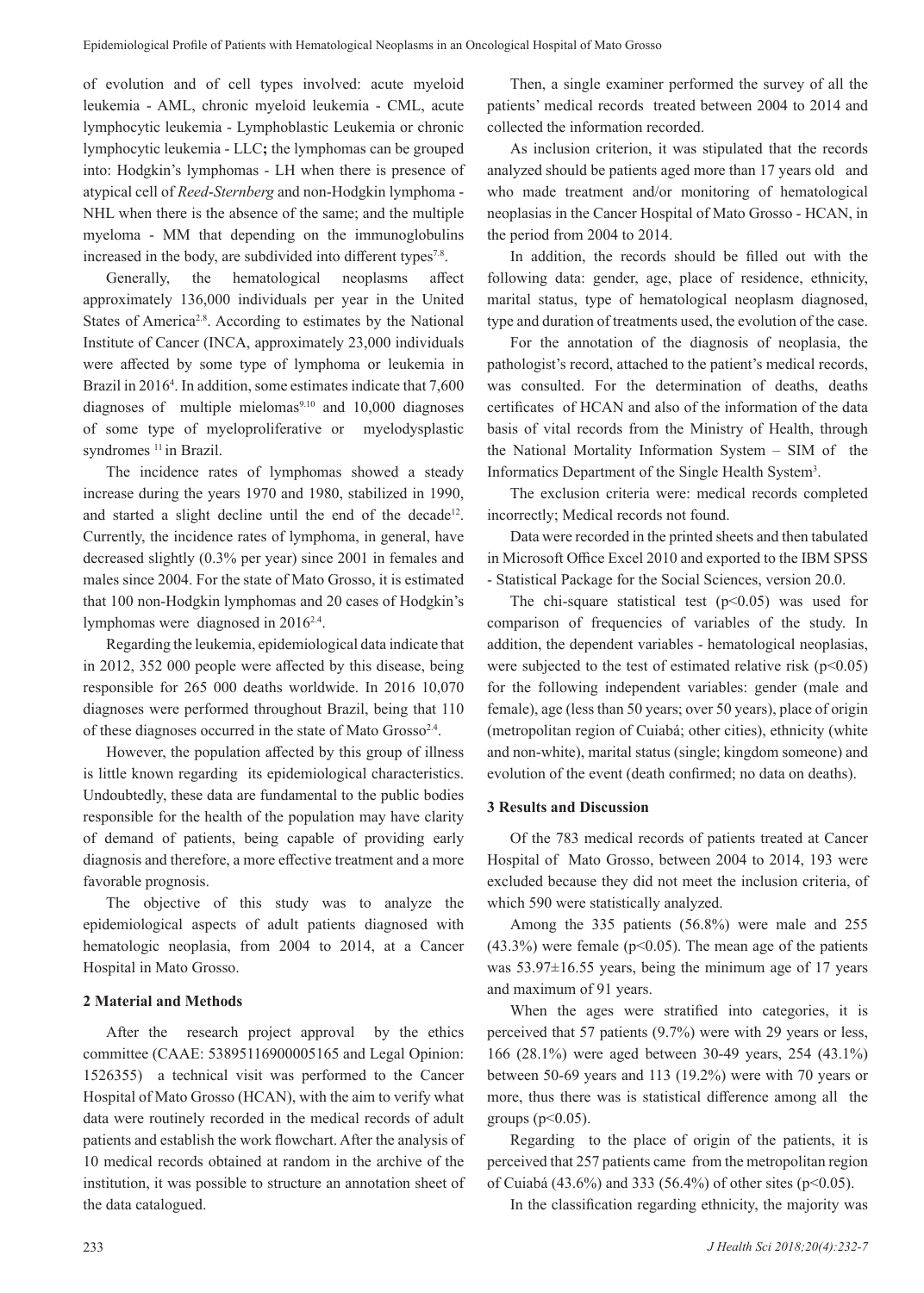brown with 415 (70.3%) patients, the white ones totaled 139 (23.6%), Black ones totaled 20 (3.4%) patients and the yellow ones accounted for 16 (2.7%) patients, there is statistical difference among all groups  $(p<0.05)$ .

Concerning marital status, 342 (58%) patients were single, 200 (33.9%) were married, 40 (6.8%) reported being in Common Law Marriage, 6 (1%) were widowed, 2 (0.3%) were divorced, no statistical difference among all groups  $(p<0.05)$ .

In relation to the treatment, 537 (91%) patients used chemotherapy and 53 (9%) did not use this therapy ( $p<0.05$ ), 57 patients (9.7%) made use of radiotherapy and 533 (90.3%)

did not ( $p<0.05$ ). By observing the quantity of patients who were subjected to two combined therapies, 54 (9.2%) patients went through this process and 536 (90.8%) did not used them in association ( $p<0.05$ ). On the other hand, 50 patients (8.4%) did not use neither radiotherapy nor chemotherapy in any moment of their treatment.

As analysis of medical records proposed, 82 (13.9%) of the patients evolved to death and 508 (86.1%) continued in treatment, under follow-up, in the process of healing or evolved to death, but there was no record  $(p<0.05)$ . The results are shown in Table 1.

**Table 1 -** Frequency (N) and percentage (%) of the data found in the categories of the study

| Categories                       | Subcategories                                 |          |                |                 |                      |               |         |  |  |
|----------------------------------|-----------------------------------------------|----------|----------------|-----------------|----------------------|---------------|---------|--|--|
|                                  | AVG                                           | $_{\pm}$ |                | (min/max)       | $\mathbf N$          | $\frac{0}{0}$ | Value p |  |  |
| Age                              | 53.97                                         | 16.55    | $\overline{7}$ | 91              |                      |               |         |  |  |
|                                  | $\leq$ 29 years                               |          |                |                 |                      | 9.7           | 0.001   |  |  |
|                                  | 30-49 years                                   |          |                |                 | 166b                 | 28.1          |         |  |  |
|                                  | 50-69 years                                   |          |                |                 | 254c                 | 43.1          |         |  |  |
|                                  | $\geq$ 70 years old                           |          |                |                 | 113d                 | 19.2          |         |  |  |
| <b>Sex</b>                       | Male                                          |          |                | 335a            | 56.8                 | 0.001         |         |  |  |
|                                  | Female                                        |          |                |                 | 255b                 |               | 43.2    |  |  |
| Location                         | Metropolitan region of Cuiaba<br>Other cities |          |                | 257a            | 43.6                 | 0.002         |         |  |  |
|                                  |                                               |          |                | 333b            | 56.4                 |               |         |  |  |
| Ethnicity                        | White                                         |          |                |                 | 139a                 | 23.6          |         |  |  |
|                                  | <b>Black</b>                                  |          |                |                 | 20 <sub>b</sub>      | 3.4           | 0.001   |  |  |
|                                  | <b>Brown</b>                                  |          | 70.3<br>415c   |                 |                      |               |         |  |  |
|                                  | Yellow                                        |          |                |                 | 16 <sub>b</sub>      | 2.7           |         |  |  |
|                                  | Single                                        | 342a     |                |                 |                      | 58            | 0.001   |  |  |
|                                  | Married                                       |          |                |                 | 200 <sub>b</sub>     | 33.9          |         |  |  |
| <b>Marital Status</b>            | Common Law Marriage                           |          |                | 40c             | 6.8                  |               |         |  |  |
|                                  | Divorced                                      |          |                | 2d              | 0.3                  |               |         |  |  |
|                                  | Widowed                                       |          |                |                 | 6d                   | 1.0           |         |  |  |
| Use of Chemotherapy              | Yes<br>N <sub>o</sub>                         |          |                | 537a            | 91                   | 0.001         |         |  |  |
|                                  |                                               |          |                | 53 <sub>b</sub> | 9.0                  |               |         |  |  |
| Use of Radiotherapy              | Yes                                           |          |                | 57a             | 9.7                  | 0.001         |         |  |  |
|                                  | No                                            |          |                | 533b            | 90.3                 |               |         |  |  |
| Radiotherapy and<br>chemotherapy | Yes                                           |          |                | 54a             | 9.2                  | 0.001         |         |  |  |
|                                  | No                                            |          |                |                 | 536b                 | 90.8          |         |  |  |
| Deaths                           | Yes                                           |          |                |                 | 82a<br>13.9<br>0.001 |               |         |  |  |
|                                  | N <sub>o</sub>                                |          |                |                 | 508b                 | 86.1          |         |  |  |

Different letters show no statistical difference among the subcategories of the study. Chi-square statistical test ( $p<0.05$ ). **Source:** Research data.

Regarding the types of neoplasia, the most commonly found diagnosis in the analysis were: Chronic myeloid leukemia (CML) 131 (22.2%); Non-Hodking lymphoma (NHL) 119 (20.2%); multiple myeloma (MM) 93 (15.8%); Essential thrombocytosis (TE) 49 (8.3%); lymphoma of Hodking (LH) 39 (6.6%); chronic lymphocytic leukemia (LLC) 38 (6.4%); polycythemia vera $(PV)$  34 (5.8%); acute myeloid leukemia (AML) 27 (4.6%); Myelodysplastic syndrome (SMD) 21 (3.6); acute lymphocytic leukemia (LLA)

13 (2.2%), and myeloproliferative syndrome (SMP) 10 (1.7%) (p<0.05) (Table 2). Sixteen neoplasias(2.7%) were grouped as other hematological neoplasias, namely: undifferentiated acute leukemia (LAI) 4 (0.7%), myelofibrosis (MF) 3 (0.5%), unclassified lymphoproliferative disease (DLPNC) 2 (0.3%),Hairy cell leukemia (TL) 2 (0.3%), Waldestron's Macroglobulinemia 1 (0.2%), lymphoblastic lymphoma l1 (0.2%), B-cells lymphoma 1 (0.2%), plasma cells leukemia 1 (0.2%), follicular lymphoma 1 (0.2%) (Table 2).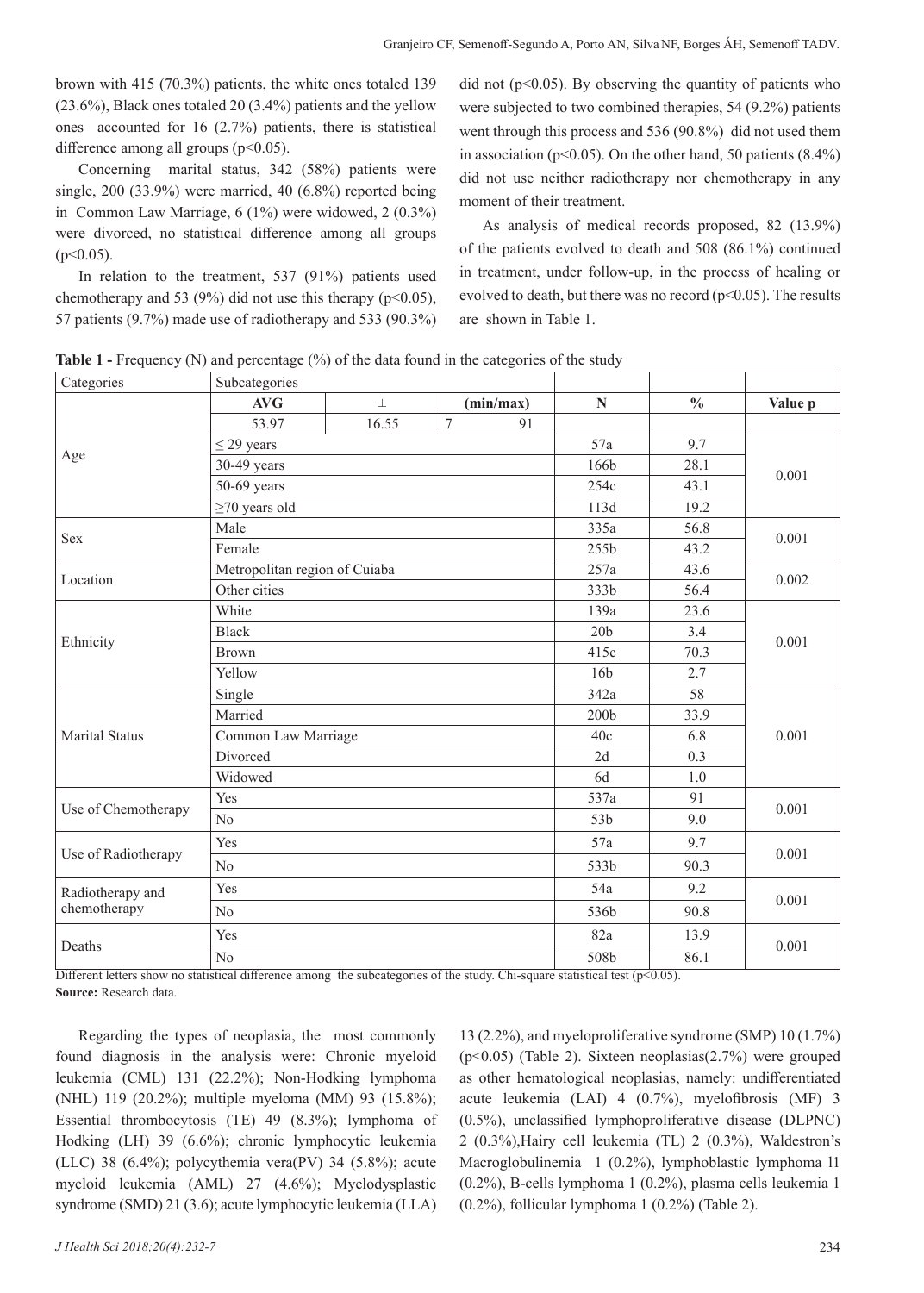| <b>Table 2 - Frequency (N) and percentage <math>(\%)</math> of the types of</b> |  |
|---------------------------------------------------------------------------------|--|
| hematological neoplasms present in the study                                    |  |

| <b>Hematological neoplasms</b> | N               | $\frac{0}{0}$ |
|--------------------------------|-----------------|---------------|
| Chronic myeloid leukemia       | 131a            | 22.2          |
| Non-Hodking lymphoma           | 119ab           | 20.2          |
| Multiple Myeloma               | 93 <sub>b</sub> | 15.8          |
| Essential thrombocythemia      | 49c             | 8.3           |
| Hodking lymphoma               | 39cd            | 6.6           |
| Chronic Lymphocytic Leukemia   | 38cd            | 6.4           |
| Polycythemia vera              | 34cde           | 5.8           |
| Acute Myeloid Leukemia         | 27de            | 4.6           |
| Myelodysplastic syndrome       | 21ef            | 3.6           |
| Acute Lymphocytic Leukemia     | 13f             | 2.2           |
| Myeloproliferative Syndrome    | 10f             | 1.6           |
| Other hematological neoplasias | 16              | 2.7           |
| <b>Total</b>                   | 590             | 100           |

Small Case Letters in different column represent a statistically significant difference (Chi-square p<0.05).

**Source**: Research data.

Regarding the analysis of estimated risk, it should be noted a correlation for the following categories: multiple myeloma and males (1.641 1,030-2,615); myeloproliferative syndrome and age less than 50 years 3.932 (1.006-15.265). In addition, the myeloproliferative syndrome 4.489 (1,238- 16,278); acute myeloid leukemia (5.922 2,659-13,191) and acute lymphocytic leukemia (8,935-189 41.169.697) were associated with death (Table 3).

Table 3 - Contingency demonstrating relative risk estimated between the neoplasias described and the variables of the study. Number of valid cases (590)

| Neoplasia                            | Variable   | <b>Categories</b>   | N  | <b>Value</b> | Confidence<br>interval of 95% |                          |
|--------------------------------------|------------|---------------------|----|--------------|-------------------------------|--------------------------|
|                                      |            |                     |    |              |                               | <b>Inferior Superior</b> |
| <b>Multiple</b>                      | <b>Sex</b> | Male                | 62 | 1.641        | 1.030                         | 2.615                    |
| Myeloma                              |            | Female              | 31 |              |                               |                          |
| Myelopro-<br>liferative              | Age        | $< 50$ years<br>old | 7  | 3.932        | 1.006                         | 15.365                   |
| <b>Syndrome</b>                      |            | $\geq 50$ years     | 3  |              |                               |                          |
| Myelopro-                            | Evolution  | Death Yes           | 4  | 4.489        | 1.238                         | 16.278                   |
| <b>liferative</b><br><b>Syndrome</b> |            | Death No            | 6  |              |                               |                          |
| Acute                                | Evolution  | Death Yes           | 15 | 5.922        | 2.659                         | 13.191                   |
| <b>M</b> veloid<br>Leukemia          |            | Death No            | 12 |              |                               |                          |
| Acute                                | Evolution  | Death Yes           | 11 | 41.169       | 8.935                         | 189.697                  |
| Lympho-<br>cytic Leu-<br>kemia       |            | Death No            | 2  |              |                               |                          |

**Source**: Research data.

The hematological neoplasias are serious diseases and that certainly negatively impact on patients' lives and social groups and family in which the same is inserted<sup>13</sup>. The evolution of cases varies according to numerous factors such as the stage of the disease at the time of diagnosis, severity or aggressiveness of neoplasia, organic and emotional conditions of patients and time to access to adequate treatment<sup>1,5,14</sup>.

The results of this study show that in general, the most

affected patients were more than 50 years old, were men, in their majority, coming from the interior of the State, non-white and single. There were 13.9% of deaths in the occurrence of the disease. The most prevalent hematological neoplasias in the study were chronic myeloid leukemia, lymphoma, non Hodking and multiple myeloma.

Regarding the risk analysis, the results showed that men were more likely to develop multiple myeloma than women. Individuals aged less than 50 years showed a higher estimated risk to develop myeloproliferative syndrome and patients with a diagnosis of myeloproliferative syndrome, acute myeloid leukemia or Acute Lymphocytic Leukemia showed higher estimated risks of death that the other patients in the study.

The findings concerning the patients' gender are consistent with data from a study conducted in France, whose results show that 19,400 men and 15,600 women have developed some kind of hematological neoplasias between the years of 1980 and 2012<sup>15</sup>. A fact corroborated by other studies<sup>4.16</sup>.

Patients aged more than 50 years were the most affected and this information corroborates other studies that point to a growth in the incidence of neoplastic lesions with the longevity<sup>6,7,8</sup>. Concerning ethnicity observed in this study most patients was of non-white. This fact is observed in some studies<sup>17.18</sup>.

The use of chemotherapy, radiotherapy and associated therapies vary according to the diagnosis, symptoms and location of the present pathologies <sup>19.20</sup>.

Concerning the prevalence of neoplasms analyzed in the present study, there is a concordance with other authors <sup>21,22</sup> who also point to high rates of incidence of chronic myeloid leukemia and non- Hodgkin lymphomas .

The inferential statistical analysis is of great importance in clinical practice<sup>23</sup>. Therefore, it was sought to infer whether there was any correlation among the variables analyzed. Despite the relatively small sample and the limitations of the study, it was possible to observe the association of multiple myeloma with males, a fact widely observed in the literature<sup>8,24,25</sup>.

The myeloproliferative syndrome presented in this study, greater relative risk for patients with less than 50 years, a fact corroborated by Tefferi et al.<sup>26</sup>. In addition, as well as the acute myeloid leukemia and acute lymphocytic leukemia, this syndrome, also presented a higher relative risk of death for patients analyzed. Although the literature supports this information $27-29$ , it must be emphasized that the notification of deaths of patients was the most fragile of the study. This fact occurred in part by the difficulty of contact with the patient's hospital when he or she returned to his or her home town and there was a notification of the same when there was death and in part by the disclosure of information in the database of the national mortality information system of the Ministry of Health<sup>3</sup> which still presented inaccurate information at the time of this study.

It is believed that despite the limitations the work is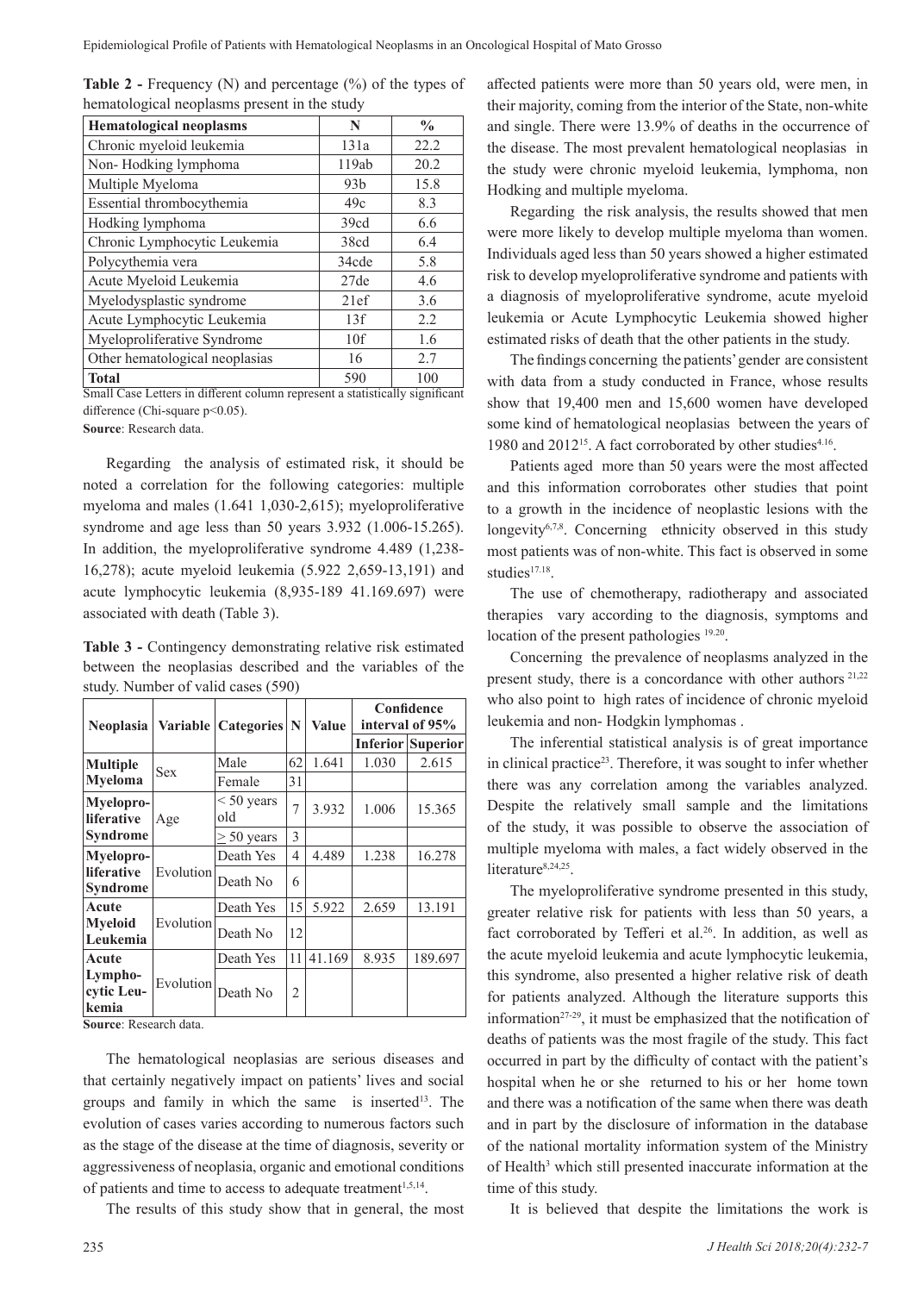relevant and can contribute to a better understanding of the hematological neoplasias and assist the professionals involved in this area of knowledge.

### **4 Conclusion**

From the results of this study, it can be concluded that, in general, the most affected patients by hematological malignancies were older than 50 years, were men from the interior of the State, non-white and unmarried. There were 13.9% of deaths in the occurrence of the disease.

There was a higher relative risk of male patients to develop multiple myeloma, individuals with less than 50 years develop myeloproliferative syndrome, and patients with a diagnosis of acute myeloid leukemia, acute lymphocytic leukemia or myeloproliferative syndrome evolve to death.

### **References**

- 1. Ferlay J, Soerjomataram I, Dikshit R, Eser S, Mathers C, Rebelo M, et al. Cancer incidence and mortality worldwide: sources, methods and major patterns in GLOBOCAN 2012. Int J Cancer 2015;136(5):E359-86. doi: 10.1002/ijc.29210.
- 2. WHO (World Health Organization). Global cancer rates could increase by 50% to 15 million by 2020. [acesso em 12 dez 2017]. Disponível em http://www.who.int/mediacentre/ releases/2003/ pr27/en.
- 3. Brasil. Ministério da Saúde. Sistema de informações sobre mortalidade. [acesso em 13 dez 2017]. Disponível em http:// tabnet.datasus.gov.br/cgi/sim/obtmap.htm.
- 4. Brasil. Ministério da Saúde. Estimativa 2016: incidência de câncer no Brasil / Instituto Nacional de Câncer José Alencar Gomes da Silva. Rio de Janeiro: INCA; 2015.
- 5. Smith A, Howell D, Patmore R, Jack A, Roman E. Incidence of haematological malignancy by sub-type: a report from the haematological malignancy research network. Brit J Cancer 2011;105:1684-92.
- 6. Da Silva FC, Araújo LS, Frizzo MN. Neoplasias hematológicas no idoso: uma revisão. Rev Saúde Int 2015;8(15-16):1-12.
- 7. Boing AF, Vargas SAL, Boing AC. A carga das neoplasias no Brasil: mortalidade e morbidade hospitalar entre 2002-2004. Rev Assoc Med Bras 2007;53(4):317-22.
- 8. Teras LR, DeSantis CE, Cerhan JR, Morton LM, A Jemal, CR Flowers. 2016 US lymphoid malignancy statistics by world health organization subtypes. CA Cancer J Clin 2016;66(6):443-59. doi: 10.3322/caac.21357.
- 9. Kaya H, Peressini B, Jawed I, Martincic D, Elaimy AL, Lamoreaux WT, Fairbanks RK, Weeks KA, Lee CM. Impact of age, race and decade of treatment on overall survival in a critical population analysis of 40,000 multiple myeloma patients. Int J Hematol 2012;95(1):64-70.
- 10. Silva ROP, Faria RMD, Côrtes MCJW, Clementino NCD, Faria JR, Moraes TEC. et al. Mieloma múltiplo: verificação do conhecimento da doença em médicos que atuam na atenção primária à saúde. Rev Bras Hematol Hemoter 2008;30(6):437-444.
- 11. Ferreira-Júnior MA, Ivo ML, Pontes ERCJ. Survival and leukemic evolution of patients with myelodysplastic Syndromes. Cad Saúde Colet 2013;21(2):154-9.
- 12. Wang SS, Vajdic CM, Linet MS, Slager SL, Voutsinas J,

13. Yoo H, Shin DW, Jeong A, Kim SY, Yang HK, Kim JS, et al. Perceived social support and its impact on depression and health-related quality of life: a comparison between cancer patients and general population. Jpn J Clin Oncol 2017; 20:1- 7. doi: 10.1093/jjco/hyx064.

Nieters A. et al. Associations of non-Hodgkin Lymphoma

- 14. Percival MEM, Tao L, Medeiros BC, Clarke CA. Improvements in the early death rate in 9,380 acute myeloid leukemia patients following initial therapy: a SEER database analysis. Cancer 2015;121(12):2004-12. doi: 10.1002/ cncr.29319.
- 15. Le Guyader-Peyrou S, Belot A, Maynadié M, Binder-Foucard F, Remontet L, Troussard X, et al. French network of cancer registries (Francim). Cancer incidence in France over the 1980-2012 period: Hematological malignancies. Rev Epidemiol Sante Publique 2016;64(2):103-12. doi: 10.1016/j. respe.2015.12.017.
- 16. Smith A, Crouch S, Lax S, Li J, Painter D, Howell D et al. Lymphoma incidence, survival and prevalence 2004-2014: sub-type analyses from the UK's haematological malignancy research network. Br J Cancer 2015;112, 1575-84. doi: 10.1038/bjc.2015.94.
- 17. Li Y, Wang Y, Wang Z, Yi D, Ma S. Racial differences in three major NHL subtypes: descriptive epidemiology. Cancer Epidemiol 2015;39(1):8-13. doi: 10.1016/j. canep.2014.12.001.
- 18. VanValkenburg ME, Pruitt GI, Brill IK, Costa L, Ehtsham M, Justement IT, et al. Family history of hematologic malignancies and risk of multiple myeloma: differences by race and clinical features. Cancer Causes Control 2016;27(1):81-91. doi: 10.1007/s10552-015-0685-2.
- 19. Chihara D, Nastoupil LJ, Williams JN, Lee P, Koff JL, Flowers, CR. New insights into the epidemiology of non-Hodgkin lymphoma and implications for therapy. Expert Rev Anticancer Ther 2015;15(5):531-44. doi: 10.1586/14737140.2015.1023712.
- 20. Greenberg PL, Attar E, Bennett JM, Bloomfield CD, Castro CM, Joachim DH, et al. Myelodysplastic syndromes: clinical practice guidelines in oncology. J Natl Compr Canc Netw 2013;11(7):838-874.
- 21. Feurstein S, Drazer MW, Godley LA. Genetic predisposition to leukemia and other hematologic malignancies. Semin Oncol 2016;43(5):598-608. doi: 10.1053/j.seminoncol.2016.10.003.
- 22. Alexander DD, Mink PJ, Adami HO, Chang ET, Cole P, Mandel JS et al. The non-Hodgkin lymphomas: a review of the epidemiologic literature. Int J Cancer 2007;120(Supl 12):1-39.
- 23. Sim J, Reid N. Statistical inference by confidence intervals: issues of interpretation and utilization. Phys Ther 1999;79(2):186-95.
- 24. Silva ROP, Brandão KMA, Pinto PVM, Faria RMD, Clementino NCD, Silva CMF et al. Mieloma múltiplo: características clínicas e laboratoriais ao diagnóstico e estudo prognóstico. Rev Bras Hematol Hemoter 2009;31(2):63-8.
- 25. Greipp PR, San Miguel J, Durie BG, Crowley JJ, Barlogie B, Bladé J et al. International staging system for multiple myeloma. J Clin Oncol 2005;;23(15):3412-20.
- 26. Tefferi A, Thiele J, Vardiman JW. The 2008 World Health